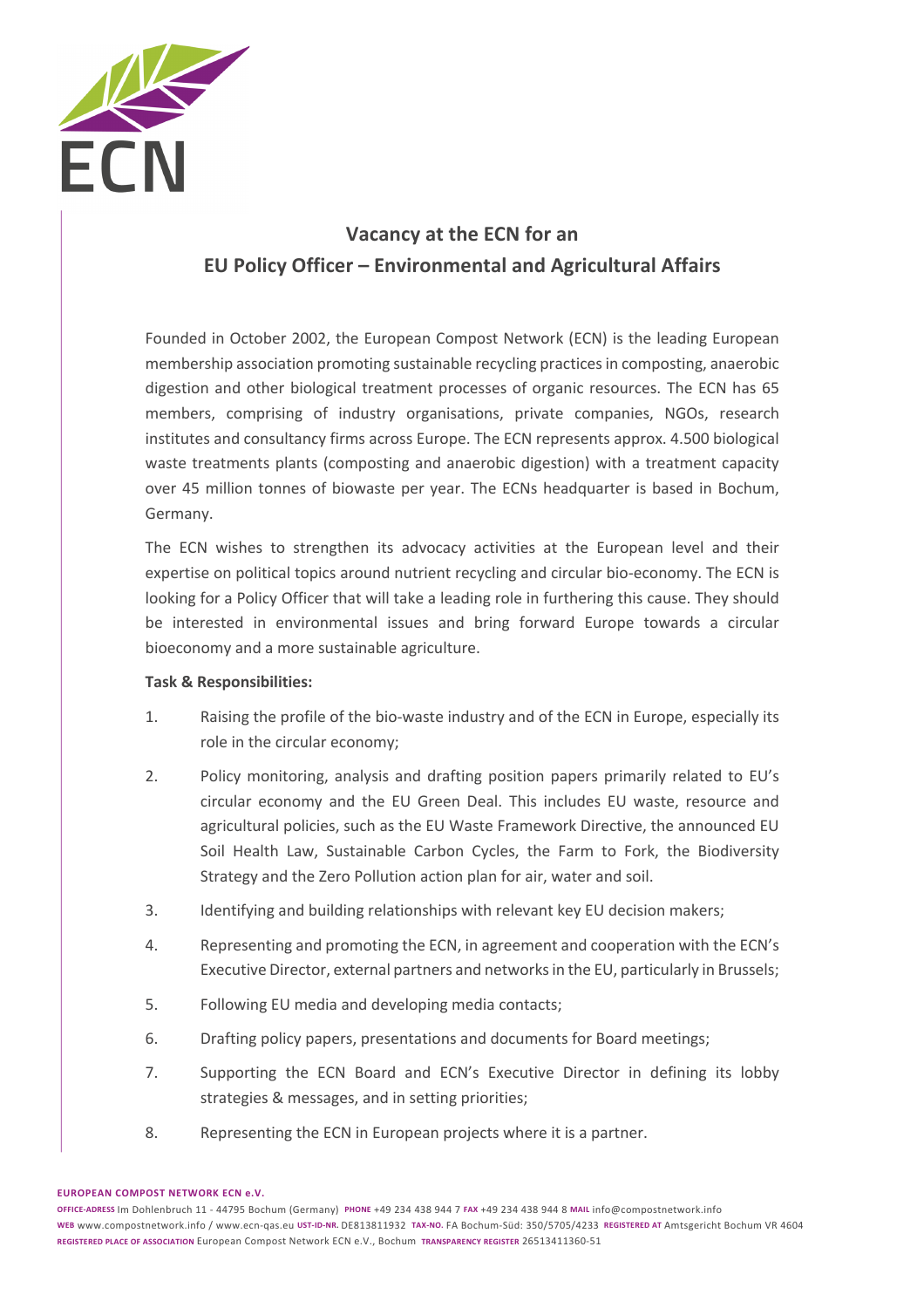

### **Specific responsibilities in 2022-2024:**

The EU Policy Officer will lead the advocacy efforts on environmental and agricultural policies for the ECN with regard to

- 1. Supporting the implementation of separate collection and biological treatment of bio-waste in the member states as laid down in the circular economy package/waste framework directive (adopted on 4 July 2018) and following its revision.
- 2. Supporting the development of the European Soil Health Law in the frame of the S.O.S Save Organics in Soil initiative (www.saveorganicsinsoil.org).
- 3. Achieving a favourable position for compost and digestate in the implementation and delegated acts of the EU Fertilising Products Regulation;
- 4. Achieving a favourable position of compost and digestate in the implementation of the Common Agricultural Policy, the Farm to Fork and Biodiversity strategy;
- 5. Promoting the use of compost and digestate in carbon farming practices and in sustainable carbon cycles.

The EU Policy Officer will work closely together with technical experts of the association specialised in nutrients and organic matter recycling and with the Executive Director of the ECN. They would liaise directly with ECN members, helping with organising events and writing occasional press articles.

## **Profile of the candidate:**

- 1. Demonstrable working experience (3-years professional experience) in undertaking international level advocacy, media and communications in a relevant field, in Brussels and in the European region;
- 2. Active relevant policy and technical networks in EU institutions;
- 3. Thorough knowledge of EU formal and informal decision-making processes;
- 4. An excellent command of written and spoken English. Skills in one or more additional European languages (preferably French and German) would be favourable;
- 5. Familiarity and interest in issues related to biological treatment of organic materials (bio-waste), application of compost and digestate-based products, agriculture and soil management, circular economy and resource management,
- 6. Based in Brussels, prepared to travel occasionally within Europe;
- 7. Candidates should have a valid permit to work in Belgium.